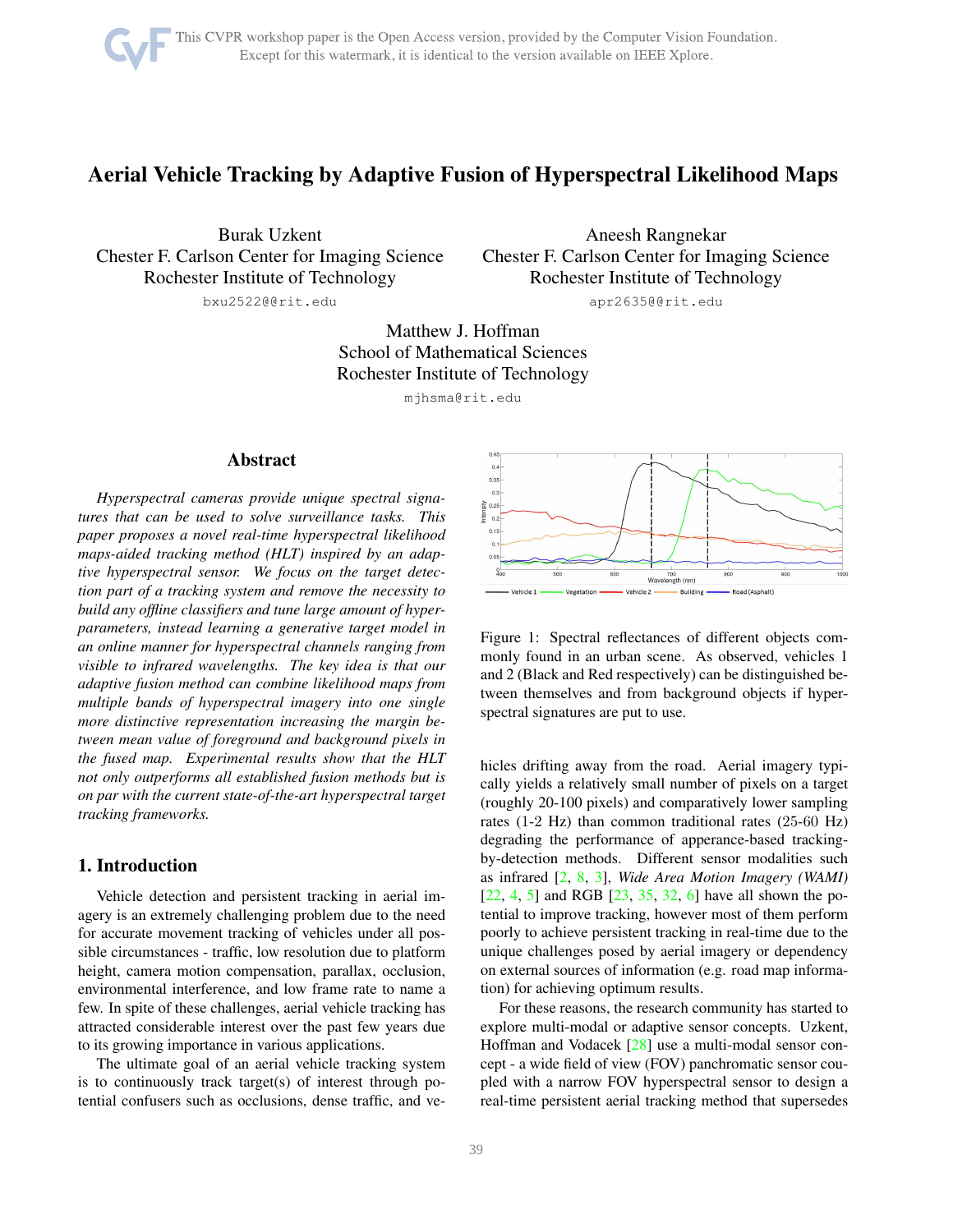<span id="page-1-3"></span>results observed in the above platforms. Hyperspectral sensors can provide unique spectral signatures for robustly distinguishing materials that can be used to solve surveillance tasks ranging from normal city traffic monitoring to military applications like border security. This can address some of the problems faced in infrared and single-band imaging such as discriminating foreground from background when the contrast is too low and tracking through traffic/clutter, e.g. Fig. [1](#page-0-0) shows spectral signatures for background (building, trees, roads) as well as foreground objects which can be easily distinguished visually and hence, analytically as well. Along similar lines, if we can identify the signature of an upcoming potential occlusion (such as a patch of shadows), an adaptive sensing strategy could be employed to switch to a different modality such as polarization as shown in [\[33,](#page-9-3) [34\]](#page-9-4). Spectral signatures acquired by a hyperspectral camera (Fig. [1\)](#page-0-0) can be used to identify places of probable occlusion beforehand and account for them without the need for designing complex models and classifiers in grayscale and color imagery.

A crucial part of any tracking framework is detecting the target of interest in a given region. Hyperspectral imagery generally has anything between 50 - 400 bands, which is a huge amount of data to be processed and transmitted. Conventionally, these large bands are reduced to a significantly smaller number of bands by either applying dimensionality reduction techniques (e.g. PCA) or averaging/sub-sampling (as the [\[28\]](#page-9-2)) before any processing is carried out. This may result in loss of valuable information that may be present in those dropped bands (as observed in Fig. [2\)](#page-1-0).

In this paper, we propose the Hyperspectral Likelihoodsaided Tracker (HLT) with the following contributions:

- An adaptive likelihood map fusion method that accounts for variability in the hyperspectral bands' data and calculates weights to fuse them such that valuable information from all bands is preserved.
- A novel target detection method that minimizes the user effort for training offline classifiers and tuning their hyperspectral parameters and dependency on other sources of information.
- A grouping method to group certain wavelengths channels together and represents them in a single likelihood map to achieve real-time target tracking.

A small preview of the result of our fusion method is shown in Fig. [3.](#page-1-1)

In the following sections, we provide insight into the work done by the community towards aerial vehicle tracking and how hyperspectral imaging can help tackle the unique challenges posed by aerial platforms. Section [2](#page-1-2) discusses very briefly the works done in different imaging do-

<span id="page-1-0"></span>

Figure 2: (a) shows the RGB ROI including the target of interest whereas (b,c,d) denote the likelihood maps from the blue, green, and red light, (e) represents the IR band and (f) represents the classic fusion (likelihood maps fused by equal weights). With the exception of the white car (last case), classic fusion actually makes triangulating the target of interest difficult rather than helpful.

<span id="page-1-1"></span>

(a) ROI (b) Proposed Fusion (c) Classic Fusion

Figure 3: (a) shows the target of interest whereas (b) displays the result of the proposed hyperspectral likelihood maps fusion method and (c) represents the output of the classic fusion (equal weights to all bands). As seen, our method provides better contrast in the final likelihood map that helps triangulate the target of interest as compared to (c).

mains. Section [3](#page-3-0) and Section [4](#page-5-0) describe our algorithm and the results we obtained, and Section [5](#page-7-0) summarizes the work.

# <span id="page-1-2"></span>2. Related Work

Our work is inspired by Yin, Porikli and Collins [\[31\]](#page-9-5) who proposed a single target tracker for aerial imagery and Palaniappan et al. [\[16\]](#page-8-8) who used different set of visual features to extract feature likelihood maps and adaptively fuse them to obtain a single fusion map. While hyperspectral imagery has shown to have potential for vehicle tracking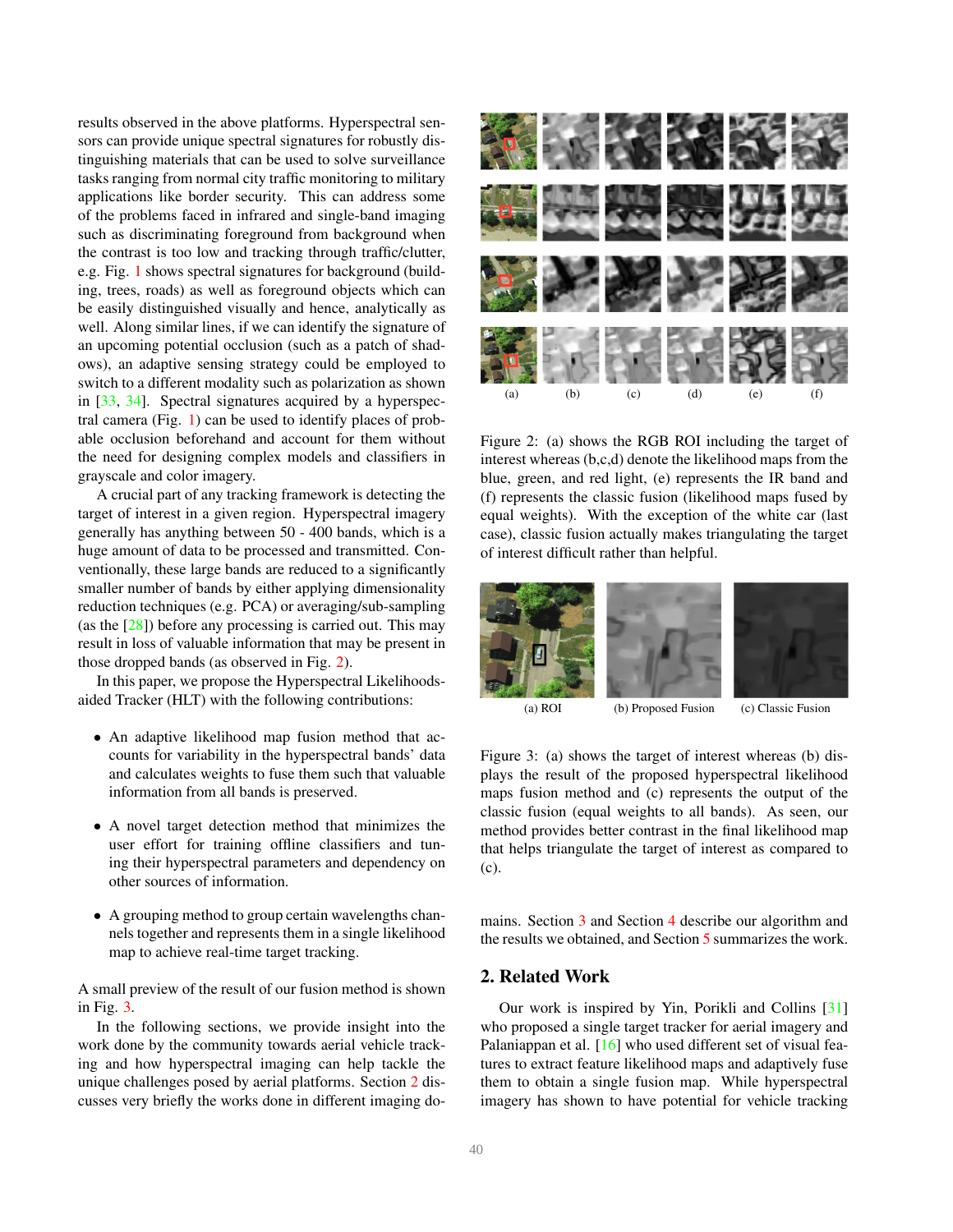<span id="page-2-0"></span>[\[10,](#page-8-9) [27,](#page-9-6) [28,](#page-9-2) [24,](#page-8-10) [29,](#page-9-7) [26,](#page-8-11) [25\]](#page-8-12), the sensors are rare and expensive and hence most of the aerial tracking work has been done in infrared, single-band or RGB. In this section, we review the efforts done in the above sensor domains to solve vehicle detection and tracking and how hyperspectral imagery could possibly solve some of the problems.

# 2.1. Infrared Imagery

Infrared imagery is helpful for object detection and tracking since it can pick up heat signatures emitted by the objects that conventional cameras are not capable of seeing. It has the ability to penetrate through smoke, fog and is generally insensitive to changes in light condition. The COCOALIGHT system [\[2\]](#page-8-0) proposed by Bhattacharya et al. consists of three phases - motion compensation, object detection and lastly, object tracking within and beyond the visible spectrum. The authors used feature-based (e.g. KLT [\[19\]](#page-8-13)) image registration to compensate for motion of the aerial imaging platform and then adopted cumulative frame differencing to detect and track foreground objects. Gong et al. [\[8\]](#page-8-1) proposed ATR-Seg, a shapeaware manifold-learning based algorithm for joint trackingrecognition-segmentation in infrared imagery. Cao et al. [\[3\]](#page-8-2) present two new frameworks that use local clustering segmentation and kernel-based tracking theory to improve accuracy in target detection and tracking. However, since thermal imagery does not give unique fingerprints for different objects of the same category and is very contrast dependent, the above methods suffer during cluttered scenarios.

### 2.2. WAMI

The WAMI sensor platform has received reasonable attention as it provides single band imagery covering a large area with higher spatial and temporal resolution than satellite imagery. It consists of camera array stitched together e.g. the widely used WPAFB 2009 [\[1\]](#page-8-14) dataset uses a matrix of 6 cameras to form a combined image of an overlooked scene. Moving object detection in WAMI is very challenging due to factors such as split and merged detections, weak contrast between object and background, shadows, and occlusions; most of which are already discussed above as potential obstacles towards successful aerial tracking (for survey of the algorithms used in WAMI, see [\[20\]](#page-8-15)). A recent approach by Teutsch and Grinberg [\[22\]](#page-8-3) attempt to solve tracking vehicles in WAMI with promising results, however a large number of false negatives still occur during the initial 2-frame differencing for making object proposals. Chen and Medioni [\[4\]](#page-8-4) proposed the use of 3-D mediated approaches to detect vehicles independent of parallax and registration errors. They then use a Bayesian network based data association method to link vehicle detection with their corresponding tracks. Cormier, Sommer and Teutsch [\[5\]](#page-8-5) show that a combined descriptor of Local Binary Patterns (LBP) and Local Variance Measure (VAR) histograms with the usage of Hellinger distance as a measure for similarity can significantly improve vehicle detection in WAMI data. Recently, Yi et al. [\[30\]](#page-9-8) proposed the use of deep networks for classifying given patches as vehicles or nonvehicles in WAMI data. The fine-tuned AlexNet [\[13\]](#page-8-16) outperms the HoG+Linear SVM classifier by 5%, however the fine-tuning and testing samples are collected on the same video, reducing the generalization capability of the network model.

### 2.3. RGB Aerial Imagery

Detection, tracking and most recently, the counting of targets from satellite or aerial platform are useful for both commercial and government purposes. Tuermer et al. [\[23\]](#page-8-6) uses a disparity maps based approach with prior information of the road structure, orientation during image capture, and a global digital elevation model (DEM) to narrow down areas that can have vehicles. They then use an offline-trained histogram of oriented gradients (HoG) classifier for vehicle detection. Zhang et al. [\[35\]](#page-9-0) proposed an online discriminative feature selection method that couples the classifier score with the importance of samples, leading to a more robust and efficient tracker. Yousefhussien, Browning and Kanan [\[32\]](#page-9-1) propose the Smooth Pursuit Tracking (SPT) algorithm which uses three kinds of saliency maps: appearance, location, and motion to track objects under all conditions, including long-term occlusion. Elliethy and Sharma [\[6\]](#page-8-7) proposed an innovative approach to register captured WAMI frames with vector road map data(Open Street Map  $[15]$ ) and track vehicles within those registered frames simultaneously, leading to efficient results.

#### 2.4. Spectral Aerial Imagery

Hyperspectral imagery captures spectral signatures that can be used to uniquely characterize the materials in a given scene, the most common application being vegetation and mineral separation. Kerekes et al.[\[10\]](#page-8-9) showed that it is possible to uniquely associate a vehicle in one image with its location in a subsequent image by using matched filter, given some constraints are imposed on the scene under consideration. The recent work of Svejkosky [\[21\]](#page-8-18) shows that the spectral signatures of vehicles in hyperspectral imagery exhibit temporal variations due to changes in illumination, road surface properties and vehicle orientation - which justifies the outcomes in  $[10]$ . Uzkent et al.  $[27]$  use single band WAMI-like imagery from a fixed platform to perform background subtraction for motion detection. Hyperspectral sensing is applied on the motion blobs to assign them hyperspectral likelihoods and filter hyperspectrally unlikely blobs. This is further improved by integrating the hyperspectral and kinematic likelihoods in a multi-dimensional assignment algorithm which better handles the changes in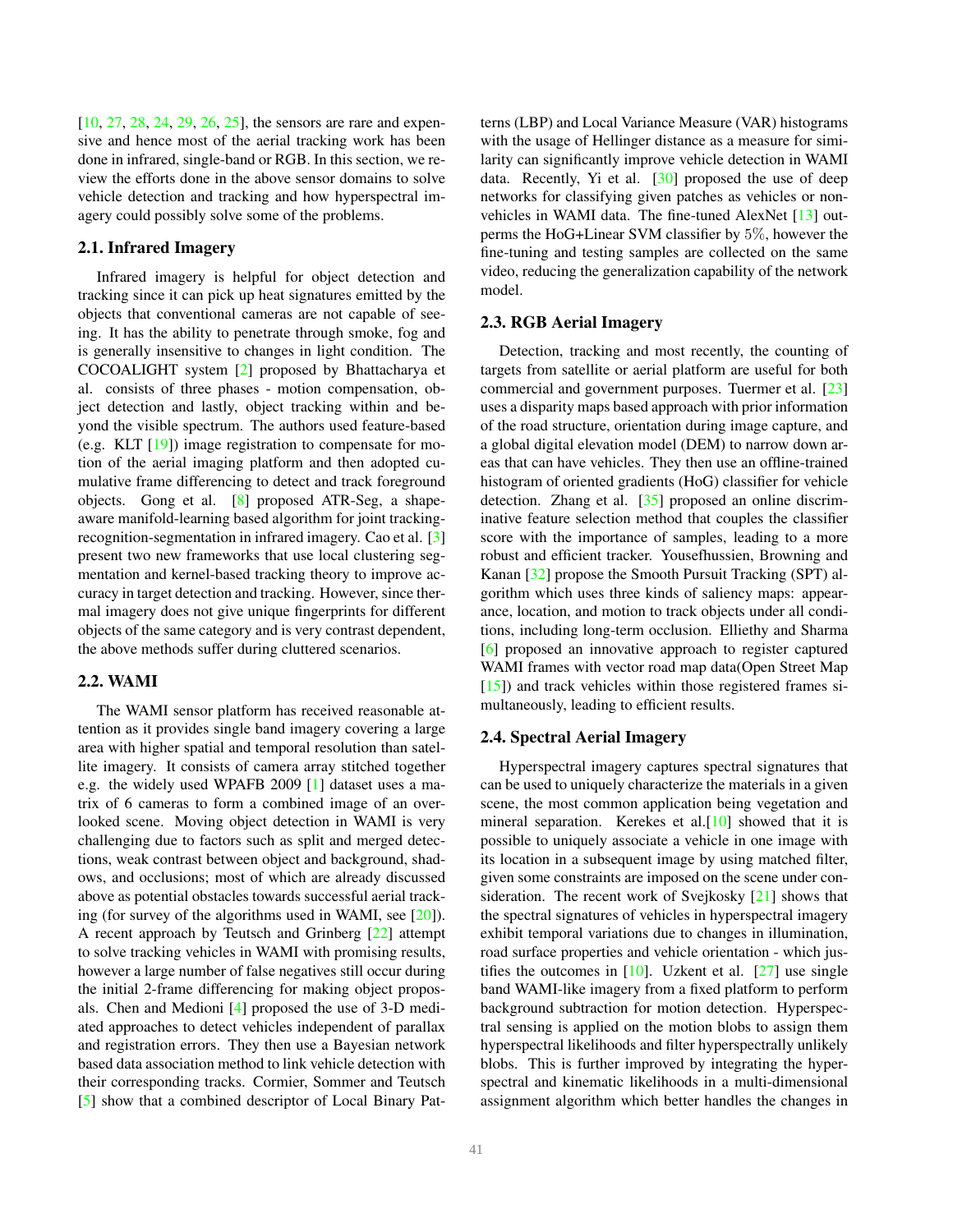<span id="page-3-2"></span><span id="page-3-1"></span>

Figure 4: The proposed framework Hyperspectral Likelihoods-aided Tracker (HLT) showing major components: Image Acquisition and Alignment, Target Detection and Target Tracking. While we follow conventional methods for the first and the last part, our novelty lies in the target detection module.

illumination and vehicle orientation specified in Kerekes et al. [\[10\]](#page-8-9). Such a framework can also handle mild occlusions as it includes the evolution of both kinematic and hyperspectral likelihoods. Uzkent et al. [\[28\]](#page-9-2) use a similar sensor on a moving platform to perform single target tracking. Different to  $[27]$ , it follows the concept of trackingby-detection methods by sampling a narrow FOV region of interest (ROI) hyperspectrally to search for the target. They avoid background subtraction in the moving platform case and instead use only narrow ROI hyperspectral image to get detection mask. The normalized difference vegetation index (NDVI) metric is used to detect vegetation dominated pixels using near-infrared and red wavelength bands. Cascaded to vegetation detection, a pixel-wise hyperspectral road classifier with non-linear SVM is applied to remove road pixels. These two classifiers are used to optimize the search space wherein HoG coupled with a linear SVM is used for removing non-vehicle blobs. The proposed approach shows promising results, however it relies on offline-trained classifiers which requires a considerable amount of training data collection and hyper-parameter tuning.

# <span id="page-3-0"></span>3. Proposed Approach

In the aforementioned papers, a lot of human effort is required in determining the best feature set and initializing parameters for model training since the performance of the framework depends on the former being carried out properly. To make things simpler, we propose the Hyperspectral Likelihoods-aided Tracker (HLT), an 'online' single target tracking framework on an aerial platform using a multimodal sensor setup.

An advantage of using hyperspectral imagery is that we have the freedom of leveraging information from multiple bands and picking the combination of bands that best helps our case. Our framework uses the fact that objects with certain spectral signatures can be better discriminated from the background in particular bands. For example, a blue object is less reflective to blue light whereas it is relatively more reflective to red, and green light. On the other hand, an object of class 'vegetation' absorbs the blue and red light more than the green light as seen in Fig. [1,](#page-0-0) causing the plant to look greener. By concatenating individual bands histograms without using this information can result in likelihood maps with less inter-class variance.

HLT's work flow can be divided into three parts: Image Acquisition and Camera Motion Removal (Alignment), Target Detection and Target Tracking, which can be visualized in Fig. [4.](#page-3-1) While we follow conventional methods for the first and the last part, the novelty of our algorithm lies in how we process the target detection module at near real-time speeds.

### 3.1. Image Acquisition and Alignment

As part of a multi-modal sensor framework, we have two images at our hands for each frame: a panchromatic wide FOV image and a hyperspectral (400 nm - 1000 nm; 61 bands) narrow FOV image. For our convenience, we drop the last (1000 nm) band and hence are left with 60 bands at our disposal. In this section, we use consecutive panchro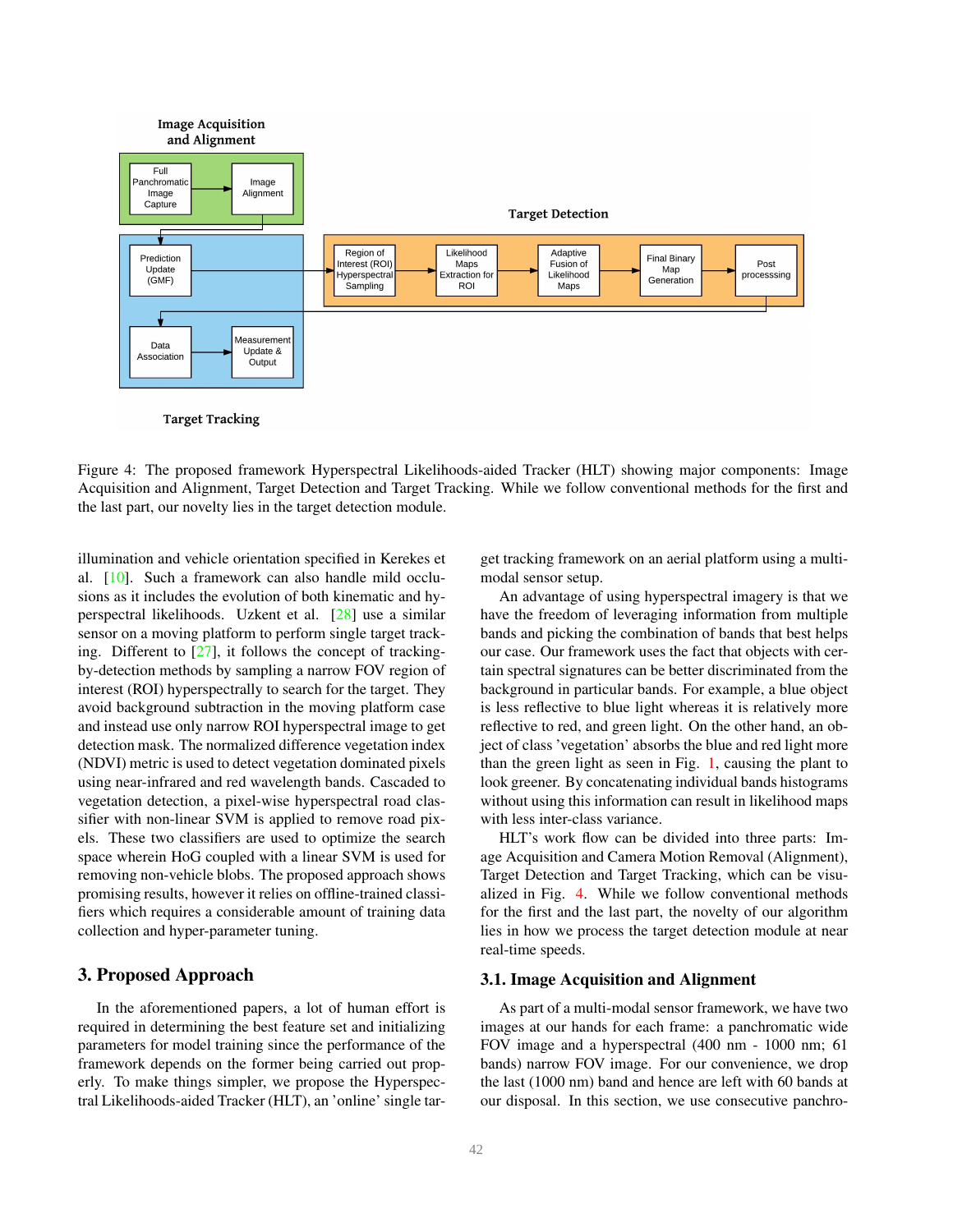<span id="page-4-5"></span>matic images to compute the homographies between two successive frames using SIFT [\[14\]](#page-8-19) and RANSAC [\[7\]](#page-8-20). This step is required as we perform multi-dimensional (frames) blob-to-track association method to correct the false assignments in light of later observations. Additionally, the large camera motion in between two successive frames can lead to false prediction without alignment. With alignment and better filtering, we can keep the hyperspectral region of interest (ROI) as narrow as possible, thus speeding up the frame rate of the system.

#### <span id="page-4-3"></span>3.2. Target Detection

Initially, the predicted bounding box area is obtained from the tracker and sampled hyperspectrally, which results in a 200x200 pixels image of each hyperspectral band. Next, we generate a likelihood map for each band image as follows: We take all the 60 bands at our disposal. To reduce the computational load, we exploit the fact that neighboring bands contribute to the final likelihood map similarly. In this direction, we propose a grouping based approach to use the correlation in between the same group wavelength maps. To do so, we consider computing two likelihood maps in every 100 nm: in between 400 and 500 nm, two likelihood maps are computed by grouping the histograms in between 400 and 450 nm and 460 and 500 nm. We divide our 60 bands into groups of 12 and use the integral image theorem to obtain a 10-bin histogram representation for each band - leading to each group's 50-D feature vector representation. All histograms are normalized to improve robustness against lighting changes. We then use three sliding windows: 20 x 10, 10 x 20 and 14 x 14 to compare the spectral pdf and the target model's pdf using  $\chi^2$  distance metric and obtain 3 potential likelihood maps. The one with the highest confidence is picked out of three pixelwise confidences. The three sliding windows relate to an estimate of the pixels occupied by a target in the sampled window - going vertical, going horizontal and moving in diagonal manner with the same scale considering the constant altitude during flight time.

Now that we have 12 likelihood maps amongst all 60 bands in consideration, there is still a need to fuse them and generate one final likelihood map. Techniques such as Variance Ratio method  $[31]$  and Sum-rule method  $[11]$ (discussed briefly in Section [4\)](#page-5-0) do not take into consideration spectral correlation. Here, we adaptively fuse the maps in the following manner: We obtain a specific threshold  $T_i = \{i = 1, 2, 3, ...\}$  for every likelihood map  $L_i = \{i = 1, 2, 3, ...\}$ 1, 2, 3, ...} using multilevel Otsu's thresholding method as described in [\[28\]](#page-9-2). Once the thresholds are estimated, we apply them to the likelihood maps to estimate corresponding binary maps as shown in Eq. [1:](#page-4-0)

<span id="page-4-0"></span>
$$
B_i(x,y) = \begin{cases} 0 & \text{if } L_i(x,y) > T_i \\ 1 & \text{otherwise} \end{cases}, \quad (1)
$$

After computing the binary maps, the coefficients are estimated by considering the positive pixels  $(1s)$  as

<span id="page-4-1"></span>
$$
c_i = \frac{sum(B_i)}{\sum_{j=1}^{N} sum(B_j)}.
$$
\n(2)

where  $N$  represents the number of bands. From Eq. [2,](#page-4-1) the  $L_i$  with large number of positive pixels in  $B_i$  are assigned large values. However, we want to assign smaller weights to these likelihood maps since they contain many false positives i.e. the contribution of that band group is small. To do so, we convert the coefficients to meaningful values with logistic function shown as:

<span id="page-4-4"></span>
$$
w_i = \frac{1}{1 + exp^{-k(c_i - x_0)}}
$$
 (3)

where  $k$  and  $x_0$  are preset parameters. We normalize the weights with *L-1* normalization to have unit weight vector as:

$$
w_i = \frac{w_i}{||w||_1}.
$$
 (4)

The final likelihood map fusion is formulated as follows:

<span id="page-4-2"></span>
$$
L_{Final} = \sum_{i}^{N} w_i L_i.
$$
 (5)

For this step, since fusing  $N$  number of likelihood maps (in this case, 60) would have been computationally expensive, we exploited the fact that neighboring bands contribute to the final likelihood map similarly and grouped them together, helping us achieve near real-time computations. The fusion also ensures that data from all bands is effectively taken into consideration, as opposed by conventional techniques that use dimensionality reduction algorithms (e.g. PCA) to obtain fewer bands. Eq. [5](#page-4-2) gives us the final likelihood map which is again thresholded to obtain the final binary map. Morphological closing and connected component labeling post-processing methods are then performed to determine the final set of candidate blobs which is passed to the tracking part of the algorithm. This entire flow is summarized in Fig. [5.](#page-5-1) The optimal candidate blob is then determined by the target tracking framework discussed below.

One disadvantage of this method is it does not handle tracking robustly when the scene is cluttered with objects having similar paint models to the target. The proposed framework will try to assign smaller weights to the discriminative maps as the number of positive pixels will be large as expected. However, we consider the evolution of the target's motion in our data association framework complementing the proposed detection method in these cases.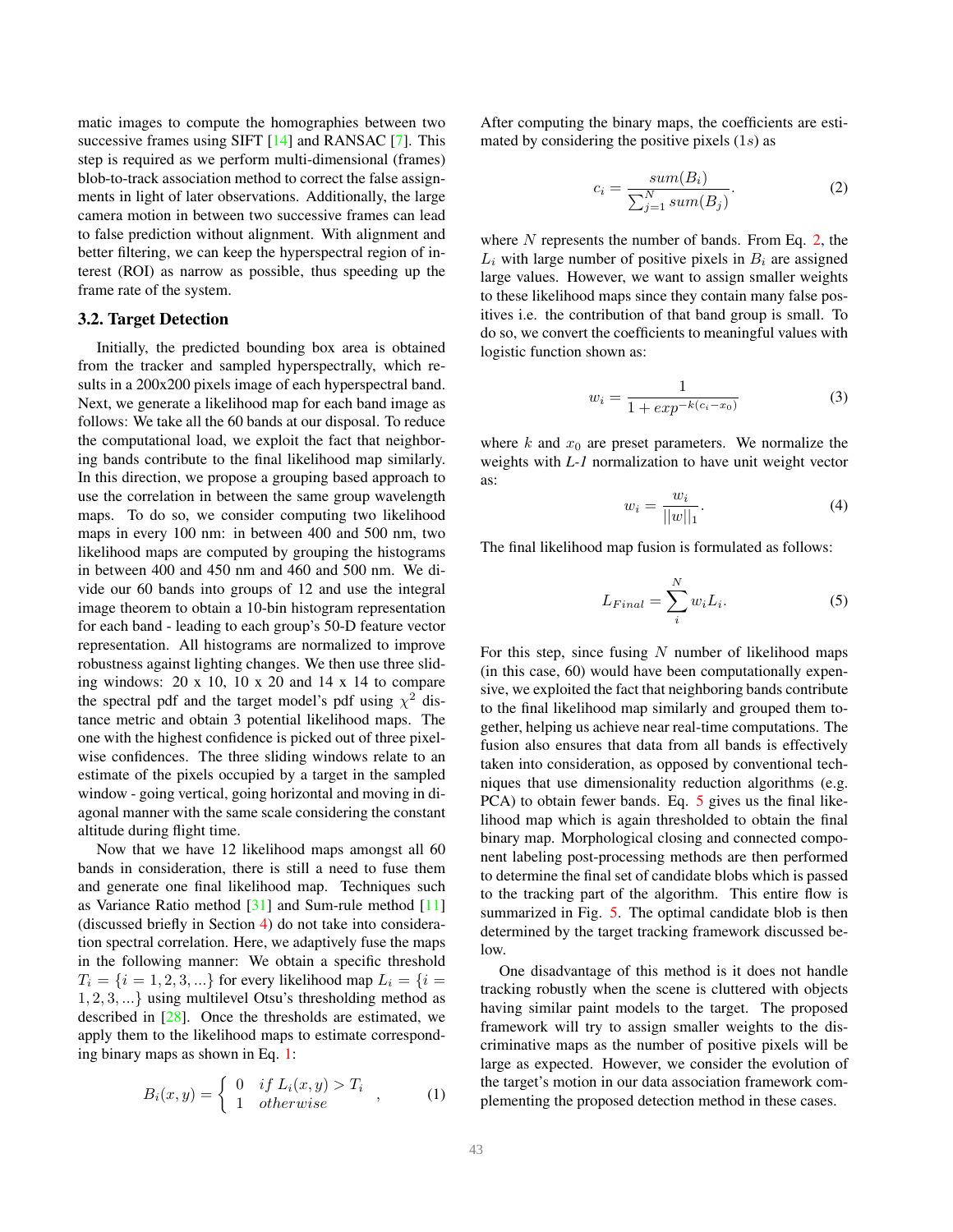<span id="page-5-3"></span><span id="page-5-1"></span>

Figure 5: The grouping framework discussed in the Target Detection [\(3.2\)](#page-4-3) section. The likelihood maps of all 12 groups are thresholded to binary maps which are adaptively processed to obtain weighting parameters for fusing the groups. This leads to a final likelihood and binary map that marks the possible location(s) of the target-of-interest in the scene.

#### 3.3. Target Tracking

The high-level description of the tracking framework highlights the fact that we do not use the full-frame panchromatic imagery in the tracking task. The homographies computed in the registration module are used to update the track statistics on a canonical plane. We follow the Mixture of Extended and Linear Kalman Filter Banks approach similar to  $[28, 27]$  $[28, 27]$  $[28, 27]$ . By using multiple filters, we can accommodate different motion models which approximate different scenarios such as turning right, left and going straight. The Extended Kalman Filter leads to better handling of mildly non-linear motion density functions. This filtering framework, coupled with Gaussian Mixture Filter (GMF), helps us sample a ROI that is more likely to contain the target in an incoming frame. After the detection step (see [3.2\)](#page-4-3), the detected blobs are passed to the Multidimensional Hyperspectral and Motion Likelihood Aided Assignment algorithm (covered extensively in [\[26\]](#page-8-11)). Hyperspectral likelihoods are computed for each blob by comparing the spectral histogram features of the blob and reference model using the  $\chi^2$  distance metric. Finally, the track statistics (i.e. the track's state space matrix) are updated with the new set of measurements from the previous N scans.

# <span id="page-5-0"></span>4. Experiments and Results

Our synthetic and real hyperspectral videos are described in the section below followed by the experiments and results.

# 4.1. Data

#### 4.1.1 Synthetic DIRSIG Data

We use synthetic imagery generated by the *Digital Imaging and Remote Sensing Image Generation* (DIRSIG) model to develop and test the approach in a user-controlled environment that also provides us solid ground truth without the need for annotation. DIRSIG [\[18,](#page-8-22) [9\]](#page-8-23) is capable of and has been proved to produce imagery in a variety of modalities, such as multispectral, hyperspectral, polarimetric, LIDAR, etc. in the visible through thermal infrared regions of the electromagnetic (EM) spectrum. Our motivation for using DIRSIG's synthetic data is two fold:

- We know the true positions of all objects in a synthetic image and can accurately compute performance metrics for the tracking system.
- The use of multi-modal sensors in Unmanned Aerial Vehicles (UAV) is a new and evolving area of research. Costs associated with procuring hardware, such as hyperspectral imagery devices is fairly expensive and cost prohibitive.

The scenario used in this paper comes from the DIRSIG Megascene #1 area, a high fidelity artificial recreation of natural and man-made objects in a vast region of the northern Rochester, NY (Fig. [6\)](#page-5-2).

<span id="page-5-2"></span>

Figure 6: (a) DIRSIG Nadir RGB image of Megascene #1 area in northern Rochester, NY and (b) same region as observed via Google Maps.

We simulated the flight of the platform across the entire scene shown in Fig. [6](#page-5-2) with 90 m/s constant velocity at an altitude of 3000 m under varying atmospheric and time conditions (comparable to the simulation carried out in [\[28\]](#page-9-2)). The spectral range was 400 to 1000 nm with a spectral resolution of 10 nm and the average ground sampling distance (GSD) was set to 0.30 m. We used Simulation of Urban Mobility (SUMO) [\[12\]](#page-8-24), integrated with DIRSIG, to produce dynamic images with vehicles moving along a predefined path. A total of 88 vehicles were placed in scenes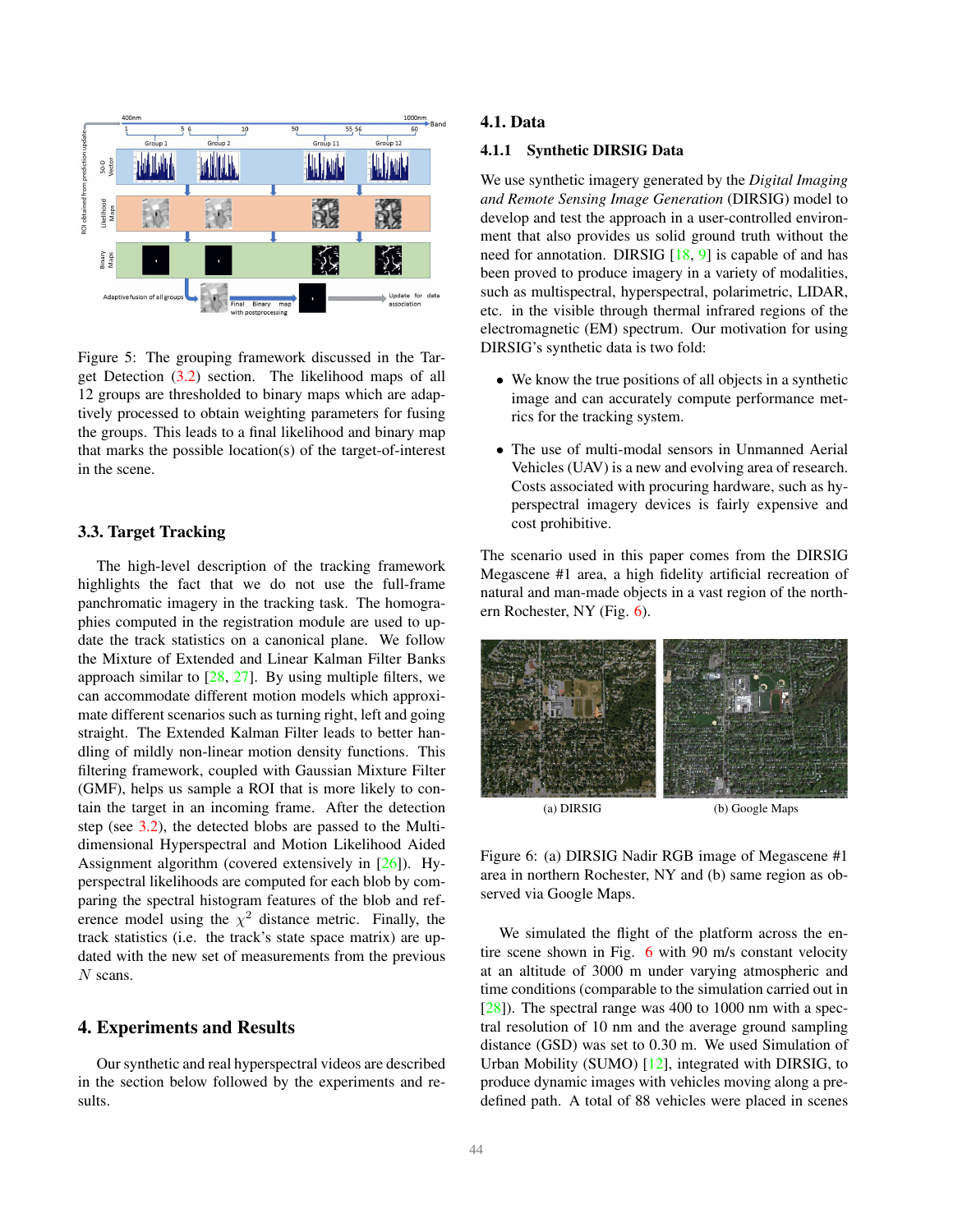<span id="page-6-1"></span>that generated 130 seconds of video each. Vehicle movement was modeled by a normal distribution  $N(\mu, \sigma)$ , where  $\mu$  was set to 35 mph (i.e., the average speed limit in the part of Rochester, NY under consideration) and  $\sigma$  was 10. Finally, we assign 24 different paints with equal probability to induce extra variance in the vehicles generated. To simulate a challenging environment, we also incorporate traffic lights in one of the intersections - thus modeling a nearly perfect urban scene, the only exception being the presence of pedestrians. Overall, we obtain two images per frame - a wide FOV panchromatic imagery that is used for image registration and a narrow FOV hyperspectral imagery that is used for vehicle detection and tracking. Since most materials can be identified by their reflectance spectra (Fig. [1\)](#page-0-0), we convert all hyperspectral images from radiance to reflectance before any processing is carried out.

#### 4.1.2 University Parking Lot Data

To capture real data, we used a hyperspectral camera that collects 30 channels in the visible wavelength range at 2 Hz. The scenes were captured overlooking an university's parking lot at a non-nadir point of view. The hyperspectral image obtained was of the size 184 x 200 pixels, similar to the size of the ROI given to the target detection method.

### 4.2. Experimental Results

We test the adaptive likelihood map fusion approach in the scenario described in  $[28]$  to compare our results. We select 43 of the 88 rendered cars and initialize the first frame with a bounding box selection representative of the target of interest. We consider the *Track Purity* (TrP) and *Target Purity* (TgP) metrics to measure tracking performance. TrP evaluates the ratio of the number of frames a dominant target is assigned to the track to the track life. On the other hand, TgP takes into account the ground truth life. TrP favors short tracks (terminated) whereas the TgP can provide more fair evaluation in cases where the track life is shorter than ground truth life.

We compare our proposed adaptive fusion approach to several cases and kinematic data based trackers across various sensor modalities as seen in Table [1.](#page-6-0) We have already discussed online discriminative feature selection learning (OFDS) [\[35\]](#page-9-0) and Hyperspectral Feature based Tracker (HFT) [\[28\]](#page-9-2) (Note: [\[28\]](#page-9-2) also uses the same synthetic data). Additionally, we introduce a recent state-of-the-art aerial vehicle tracker, LoFT (wide-area aerial tracker via likelihood of features tracking)  $[17]$ , an improved version of  $[16]$ for WAMI data - it should be noted that the source code for LoFT is not publicly available and hence we use the results from their paper itself since the GSD's and temporal resolution for datasets used in the papers is very similar. We also compare our results to two popular band fusion meth-

<span id="page-6-0"></span>

| <b>Tracker</b>      | <b>Track Purity</b> | <b>Target Purity</b> |
|---------------------|---------------------|----------------------|
| Gray-scale Data     | 28.43               | 04.28                |
| <b>RGB</b> Data     | 39.20               | 35.07                |
| <b>MS</b> Data      | 55.12               | 50.91                |
| <b>OFDS</b> [35]    | 12.66               | 12.66                |
| LoFT $[17]$         | 60.30               | 40.50                |
| Sum-rule $[11]$     | 50.17               | 45.25                |
| Variance Ratio [31] | 48.26               | 44.56                |
| <b>HFT</b> [28]     | 69.78               | 60.30                |
| Ours (HLT)          | 64.37               | 57.49                |

Table 1: Comparison of the proposed HLT tracker with other trackers.

ods: the Variance Ratio method [\[31\]](#page-9-5) and Sum-rule method [\[11\]](#page-8-21). Variance Ratio method considers uncorrelated likelihood maps - namely Intensity Histogram, HoG, Motion History, Saliency and Template likelihood maps, and selects weights such that the map that maximizes the separability between the foreground target and its surrounding background region is given higher importance. On similar lines, Sum-rule method concatenates individual likelihood maps with equal weights and fuses them. We also compare the adaptive fusion with hyperspectral data to tracking with grayscale, RGB and multispectral (MS) data. For RGB, the bands are sampled in the central wavelength of Red, Green and Blue light with the same spectral resolution (10 nm). In multispectral case, 6 bands are considered to represent every pixel in a ROI. These bands are sampled in the full spectrum range.

As seen in Table [1,](#page-6-0) the proposed adaptive fusion approach outperforms the current fusion methods: Sum-rule and Variance Ratio based likelihood map fusion approach by a large margin. Our approach is a global method that can better determine the usefulness of the distance map by taking account the label of each pixel in a ROI. The tracking-by-detection algorithms (OFDS) perform poorly as this is a low temporal and spatial resolution scenario. As expected, the proposed fusion on hyperspectral data outperforms gray-scale, RGB and multispectral data as they contain less information on the objects. The proposed fusion outperforms the other fusion methods by a large margin. Finally, the proposed fusion method is outperformed slightly by HFT [\[28\]](#page-9-2), however, the HFT tracker requires designing and training classifiers offline together with reasonable number of parameter tuning for the vegetation detection, pixel-wise road classifier and vehicle detector. On the other hand, our method does not use any offline-trained classifier and requires only two parameter tuning (see eq. [3\)](#page-4-4) in the target detection part.

We also test the adaptive fusion approach with different band grouping strategies. In our original approach, we used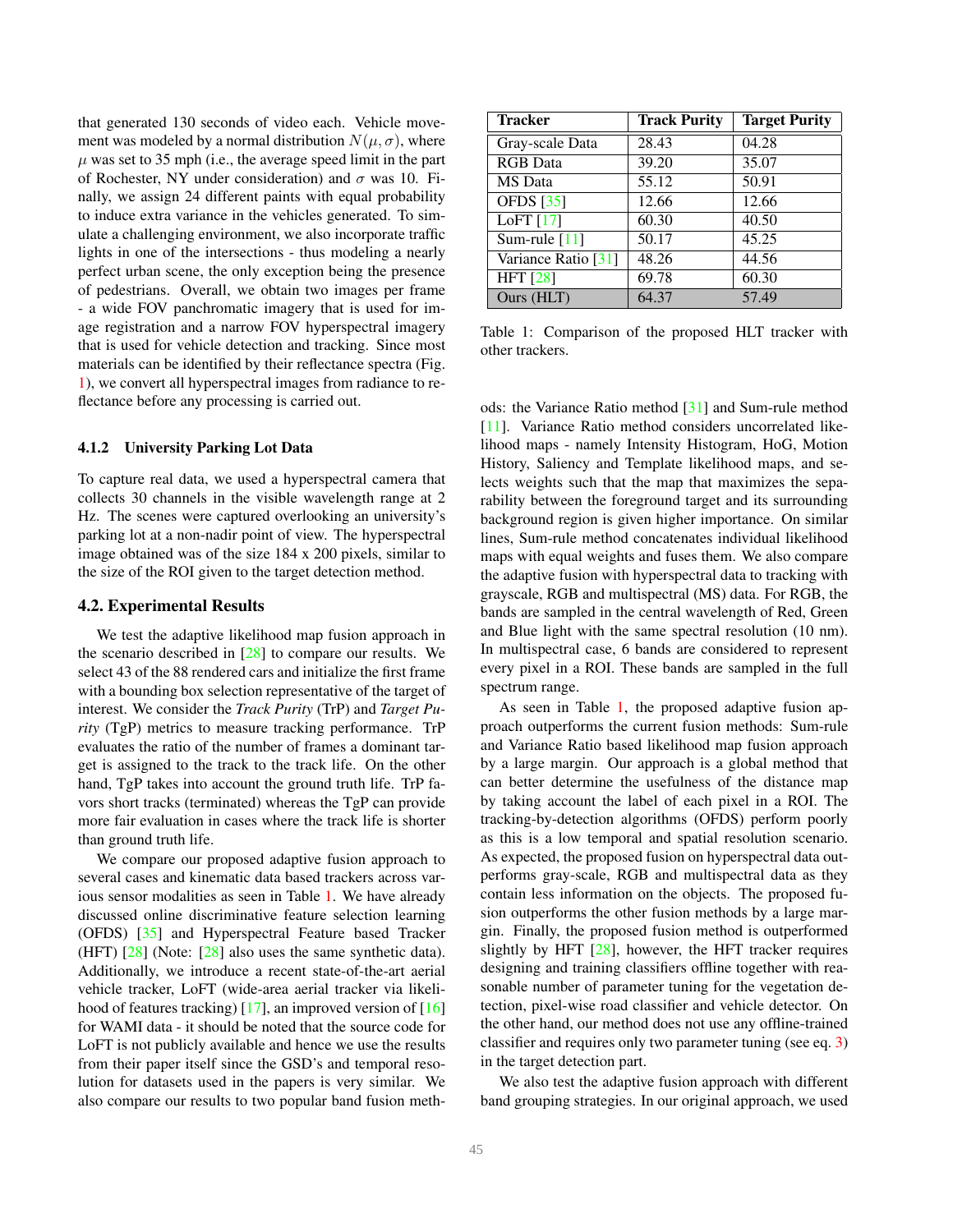<span id="page-7-4"></span>12 groups out of the 60 bands - every group is represented by 50-D feature vector from 5 adjacent bands. The results for different grouping strategies are shown in Table [2.](#page-7-1) This concludes that using 12 groups was the best option amongst all grouping methods.

<span id="page-7-1"></span>

| <b>Tracker</b>         | <b>Track Purity</b> | <b>Target Purity</b> |
|------------------------|---------------------|----------------------|
| 2 Groups               | 48.50               | 45.28                |
| 3 Groups               | 55.27               | 48.81                |
| 6 Groups               | 60.11               | 55.39                |
| 12 Groups              | 64.37               | 57.49                |
| $\overline{20}$ Groups | 55.65               | 51.50                |

Table 2: The results of the grouping by using different number of neighboring bands are shown in the table. Twelve groups are shown to be the optimum number of groups for 60 bands in the 400-1000 nm wavelength range. Twenty groups (3 neighboring bands) shows inferior performance as 3 neighbors might result in less discriminative histogram features than the 5 neighbors case. Also, 6 groups (10 neighboring bands) is outperformed by 12 groups as the groups contain first five and second five bands where the contribution of the first half can be reduced by the less discriminative second half. We believe that each 50 nm (400- 450 nm, 450-500 nm, ... 950-1000 nm) contains more useful histogram features than any other combination resulting in more discriminative final fusion likelihood map.

<span id="page-7-2"></span>

| <b>Module</b>            | Run-time  | <b>Allocated Time</b> |
|--------------------------|-----------|-----------------------|
| Gradient Integral Images | $0.21$ s. |                       |
| Likelihood Map Fusion    | $0.16$ s. |                       |
| Detection Module         | $0.37$ s. | $0.35$ s.             |

Table 3: Run time performances of the detection modules. Experiments were carried out on a Linux server with AMD Opteron 4226/2.7 GHz processor. We code the detection modules in C and couple them to MATLAB platform with the mex compiler.

Table [3](#page-7-2) displays the run-time performances of the detection module which is the key contribution of this tracker. The proposed detection module of new HLT tracker matches the time (0.35 s.) allocated for the detection module. We want to highlight that the other parts of the HLT tracker are similar to the HFT tracker [\[28\]](#page-9-2). To summarize the workflow, the HLT performs tracking at 1.43Hz as the HFT tracker. It proposes a new detection module running at the same operation rate to the detection module of the HFT tracker while minimizing the user effort that has to be performed offline.

# 4.2.1 Preliminary Results on University Parking Lot Data

We increase the validity of the proposed approach by performing a high-level preliminary test on real data captured at a parking lot of an university in Rochester, NY. The size of the frames is 184 x 200 pixels which is similar to the ROI sampled hyperspectrally in the synthetic dataset. Fig. [7](#page-7-3) shows some channels and corresponding hyperspectral likelihood maps extracted in the same way as in the section [3.2.](#page-4-3) It is seen that blue wavelength describes our target better than the others. If classic fusion or dimensionality reduction was applied, this particular band information would probably be lost. Since our method works by adaptively assigning weights, one can assume that in this case, blue wavelength would have major importance during fusion.

<span id="page-7-3"></span>

Figure 7: The object being tracked in the university's parking lot. Top row figures demonstrate some of the band imagery whereas bottom row figures show corresponding likelihood maps.

# <span id="page-7-0"></span>5. Conclusion

In this study, we propose a novel hyperspectral likelihood maps-aided tracking method inspired by an adaptive hyperspectral sensor. Our target detection method removes the need to build offline classifiers and learns the generative target model in an online manner for hyperspectral channels. The foreground background separation methods are excluded resulting in a detection module more robust to the 3D parallax effect. The run-time of the detection part is optimized by finding the optimal subset of neighboring hyperspectral channels with high correlation to reduce number of likelihood maps we process. As an extension of this work, we plan on designing a framework that can adaptively group different hyperspectral channels to generate more discriminative likelihood maps. As flying UAVs with fitted sensors become more practical, we will capture real data and conduct more comprehensive tests to strengthen our claim on the currently published results. Also, we plan on building a large aerial hyperspectral dataset covering different scenarios to train a CNN to perform semantic vehicle detection and release this dataset to the research community.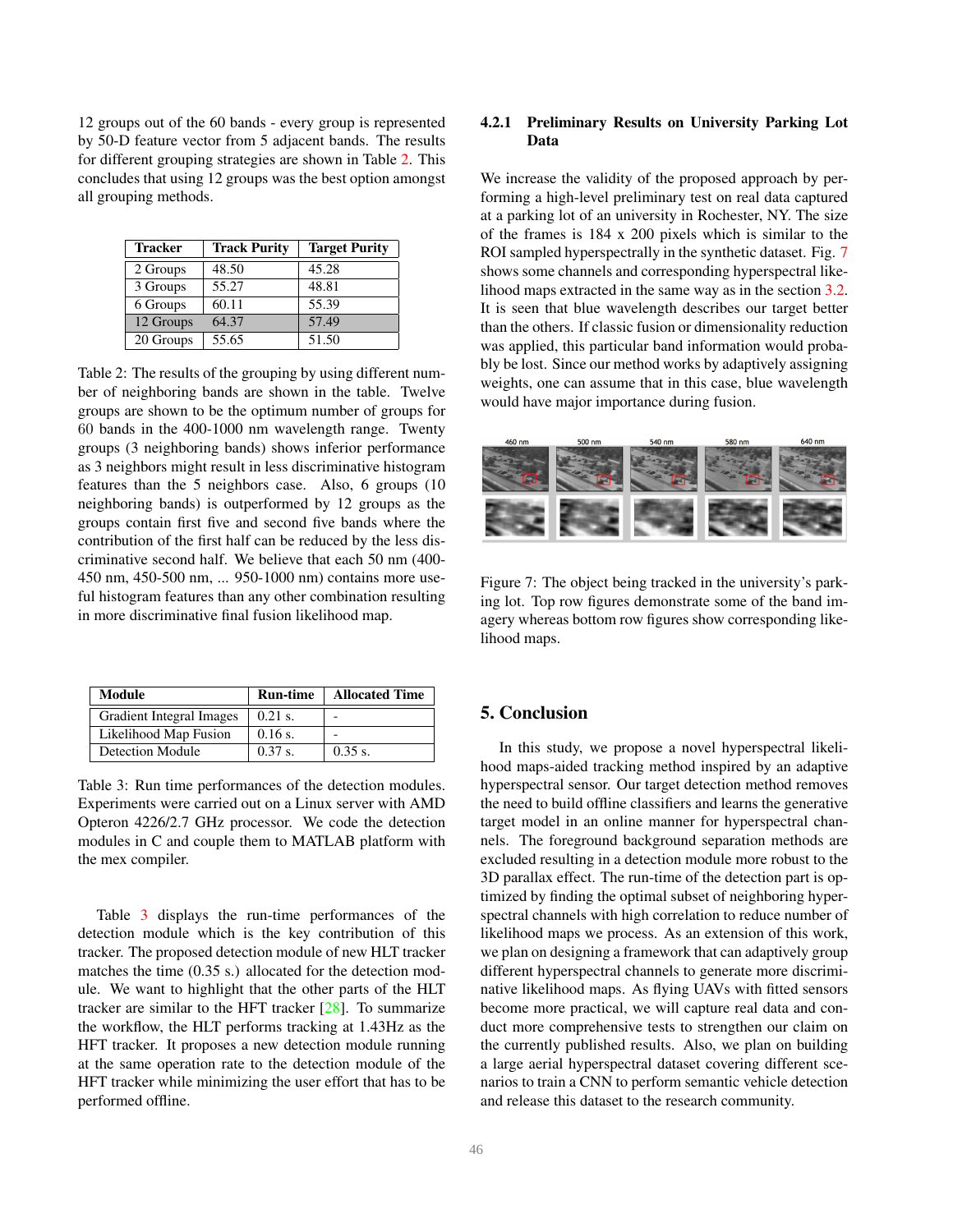# References

- <span id="page-8-14"></span>[1] AFRL. Wright-patterson air force base (wpafb) dataset. [https://www.sdms.afrl.af.mil/index.php?](https://www.sdms.afrl.af.mil/index.php?collection=wpafb2009) [collection=wpafb2009](https://www.sdms.afrl.af.mil/index.php?collection=wpafb2009), 2009. [3](#page-2-0)
- <span id="page-8-0"></span>[2] S. Bhattacharya, H. Idrees, I. Saleemi, S. Ali, and M. Shah. Moving object detection and tracking in forward looking infra-red aerial imagery. In *Machine vision beyond visible spectrum*, pages 221–252. Springer, 2011. [1,](#page-0-1) [3](#page-2-0)
- <span id="page-8-2"></span>[3] Y. Cao, G. Wang, D. Yan, and Z. Zhao. Two algorithms for the detection and tracking of moving vehicle targets in aerial infrared image sequences. *Remote Sensing*, 8(1):28, 2015. [1,](#page-0-1) [3](#page-2-0)
- <span id="page-8-4"></span>[4] B.-J. Chen and G. Medioni. 3-d mediated detection and tracking in wide area aerial surveillance. In *Applications of Computer Vision (WACV), 2015 IEEE Winter Conference on*, pages 396–403. IEEE, 2015. [1,](#page-0-1) [3](#page-2-0)
- <span id="page-8-5"></span>[5] M. Cormier, L. W. Sommer, and M. Teutsch. Low resolution vehicle re-identification based on appearance features for wide area motion imagery. In *2016 IEEE Winter Applications of Computer Vision Workshops (WACVW)*, pages 1–7. IEEE, 2016. [1,](#page-0-1) [3](#page-2-0)
- <span id="page-8-7"></span>[6] A. Elliethy and G. Sharma. A joint approach to vector road map registration and vehicle tracking for wide area motion imagery. In *Acoustics, Speech and Signal Processing (ICASSP), 2016 IEEE International Conference on*, pages 1100–1104. IEEE, 2016. [1,](#page-0-1) [3](#page-2-0)
- <span id="page-8-20"></span>[7] M. A. Fischler and R. C. Bolles. Random sample consensus: a paradigm for model fitting with applications to image analysis and automated cartography. *Communications of the ACM*, 24(6):381–395, 1981. [5](#page-4-5)
- <span id="page-8-1"></span>[8] J. Gong, G. Fan, L. Yu, J. P. Havlicek, D. Chen, and N. Fan. Joint target tracking, recognition and segmentation for infrared imagery using a shape manifold-based level set. *Sensors*, 14(6):10124–10145, 2014. [1,](#page-0-1) [3](#page-2-0)
- <span id="page-8-23"></span>[9] E. J. Ientilucci and S. D. Brown. Advances in wide-area hyperspectral image simulation. In *AeroSense 2003*, pages 110–121. International Society for Optics and Photonics, 2003. [6](#page-5-3)
- <span id="page-8-9"></span>[10] J. Kerekes, M. Muldowney, K. Strackerjan, L. Smith, and B. Leahy. Vehicle tracking with multi-temporal hyperspectral imagery. In *Defense and Security Symposium*, pages 62330C–62330C. International Society for Optics and Photonics, 2006. [3,](#page-2-0) [4](#page-3-2)
- <span id="page-8-21"></span>[11] J. Kittler and S. Hojjatoleslami. A weighted combination of classifiers employing shared and distinct representations. In *Computer Vision and Pattern Recognition, 1998. Proceedings. 1998 IEEE Computer Society Conference on*, pages 924–929. IEEE, 1998. [5,](#page-4-5) [7](#page-6-1)
- <span id="page-8-24"></span>[12] D. Krajzewicz, G. Hertkorn, C. Rössel, and P. Wagner. SUMO (Simulation of Urban MObility)-an open-source traffic simulation. In *Proceedings of the 4th middle East Symposium on Simulation and Modelling (MESM20002)*, pages 183–187, 2002. [6](#page-5-3)
- <span id="page-8-16"></span>[13] A. Krizhevsky, I. Sutskever, and G. E. Hinton. Imagenet classification with deep convolutional neural networks. In *Advances in neural information processing systems*, pages 1097–1105, 2012. [3](#page-2-0)
- <span id="page-8-19"></span>[14] D. G. Lowe. Distinctive image features from scaleinvariant keypoints. *International journal of computer vision*, 60(2):91–110, 2004. [5](#page-4-5)
- <span id="page-8-17"></span>[15] OpenStreetMap contributors. Planet dump retrieved from http://planet.osm.org . [http://www.openstreetmap.](http://www.openstreetmap.org) [org](http://www.openstreetmap.org), 2017. [3](#page-2-0)
- <span id="page-8-8"></span>[16] K. Palaniappan, F. Bunyak, P. Kumar, I. Ersoy, S. Jaeger, K. Ganguli, A. Haridas, J. Fraser, R. M. Rao, and G. Seetharaman. Efficient feature extraction and likelihood fusion for vehicle tracking in low frame rate airborne video. In *Information fusion (FUSION), 2010 13th Conference on*, pages 1–8. IEEE, 2010. [2,](#page-1-3) [7](#page-6-1)
- <span id="page-8-25"></span>[17] R. Pelapur, S. Candemir, F. Bunyak, M. Poostchi, G. Seetharaman, and K. Palaniappan. Persistent target tracking using likelihood fusion in wide-area and full motion video sequences. In *Information Fusion (FUSION), 2012 15th International Conference on*, pages 2420–2427. IEEE, 2012. [7](#page-6-1)
- <span id="page-8-22"></span>[18] J. R. Schott, S. D. Brown, R. V. Raqueno, H. N. Gross, and G. Robinson. An advanced synthetic image generation model and its application to multi/hyperspectral algorithm development. *Canadian Journal of Remote Sensing*, 25(2):99–111, 1999. [6](#page-5-3)
- <span id="page-8-13"></span>[19] J. Shi et al. Good features to track. In *Computer Vision and Pattern Recognition, 1994. Proceedings CVPR'94., 1994 IEEE Computer Society Conference on*, pages 593– 600. IEEE, 1994. [3](#page-2-0)
- <span id="page-8-15"></span>[20] L. W. Sommer, M. Teutsch, T. Schuchert, and J. Beyerer. A survey on moving object detection for wide area motion imagery. In *Applications of Computer Vision (WACV), 2016 IEEE Winter Conference on*, pages 1–9. IEEE, 2016. [3](#page-2-0)
- <span id="page-8-18"></span>[21] Svejkosky, Joseph. Hyperspectral Vehicle BRDF Learning: An Exploration of Vehicle Reflectance Variation and Optimal Measures of Spectral Similarity for Vehicle Reacquisition and Tracking Algorithms. [http://](http://scholarworks.rit.edu/theses/9203) [scholarworks.rit.edu/theses/9203](http://scholarworks.rit.edu/theses/9203), 2016. [3](#page-2-0)
- <span id="page-8-3"></span>[22] M. Teutsch and M. Grinberg. Robust detection of moving vehicles in wide area motion imagery. In *Proceedings of the IEEE Conference on Computer Vision and Pattern Recognition Workshops*, pages 27–35, 2016. [1,](#page-0-1) [3](#page-2-0)
- <span id="page-8-6"></span>[23] S. Tuermer, F. Kurz, P. Reinartz, and U. Stilla. Airborne vehicle detection in dense urban areas using HoG features and disparity maps. *IEEE Journal of Selected Topics in Applied Earth Observations and Remote Sensing*, 6(6):2327–2337, 2013. [1,](#page-0-1) [3](#page-2-0)
- <span id="page-8-10"></span>[24] B. Uzkent, M. Hoffman, A. Vodacek, and B. Chen. Feature matching with an adaptive optical sensor in a ground target tracking system. *IEEE Sensors Journal*, 15(1):510– 519, 2015. [3](#page-2-0)
- <span id="page-8-12"></span>[25] B. Uzkent, M. J. Hoffman, and A. Vodacek. Efficient integration of spectral features for vehicle tracking utilizing an adaptive sensor. In *SPIE/IS&T Electronic Imaging*, pages 940707–940707. International Society for Optics and Photonics, 2015. [3](#page-2-0)
- <span id="page-8-11"></span>[26] B. Uzkent, M. J. Hoffman, and A. Vodacek. Spectral validation of measurements in a vehicle tracking DDDAS. *Procedia Computer Science*, 51:2493–2502, 2015. [3,](#page-2-0) [6](#page-5-3)